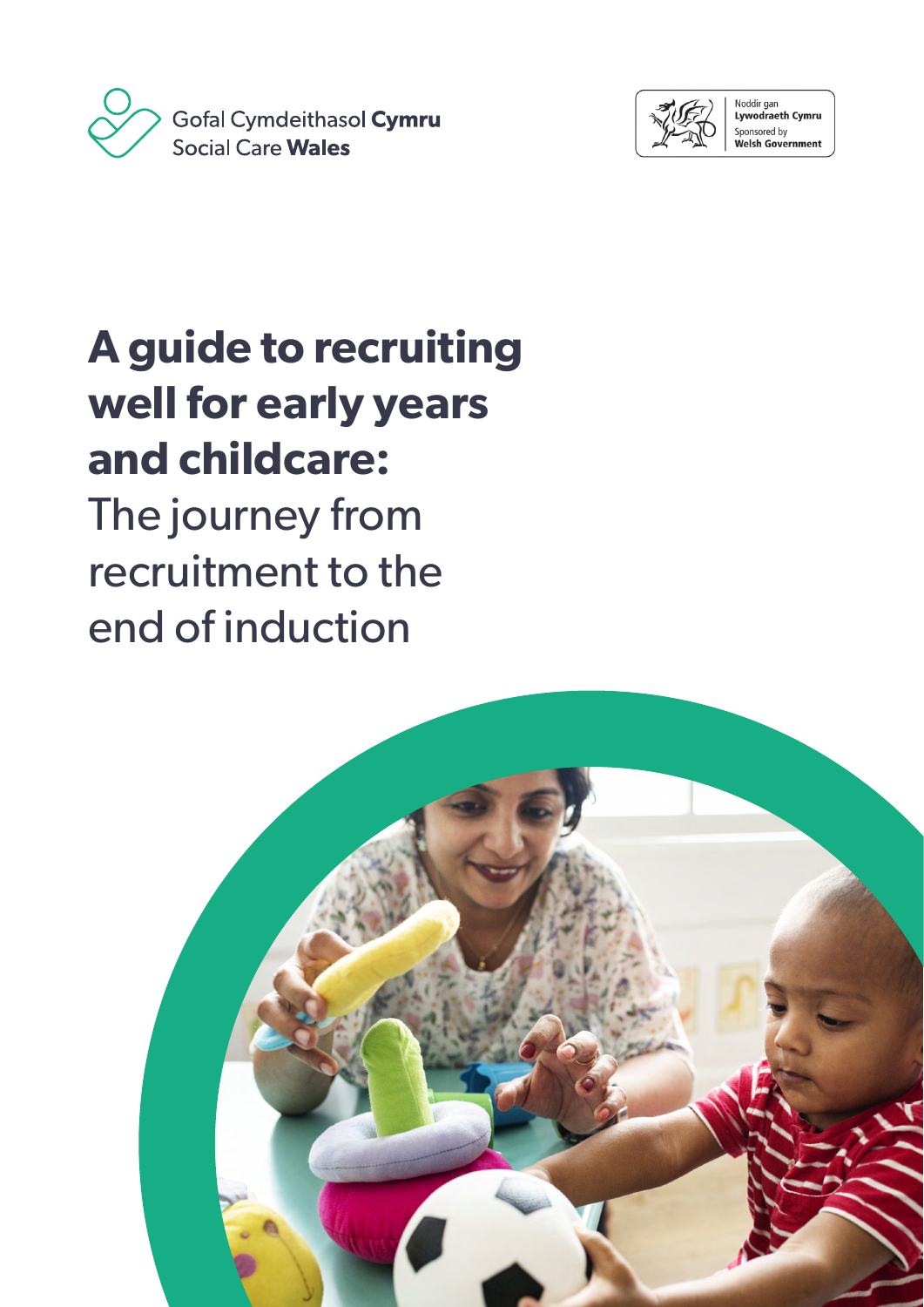## **Contents**

| Section 1: Guidance to support the recruitment and selection process4                                               |  |
|---------------------------------------------------------------------------------------------------------------------|--|
|                                                                                                                     |  |
|                                                                                                                     |  |
|                                                                                                                     |  |
| Section 2: Induction, including an overview of the<br>All Wales Induction Framework for Early Years and Childcare11 |  |
|                                                                                                                     |  |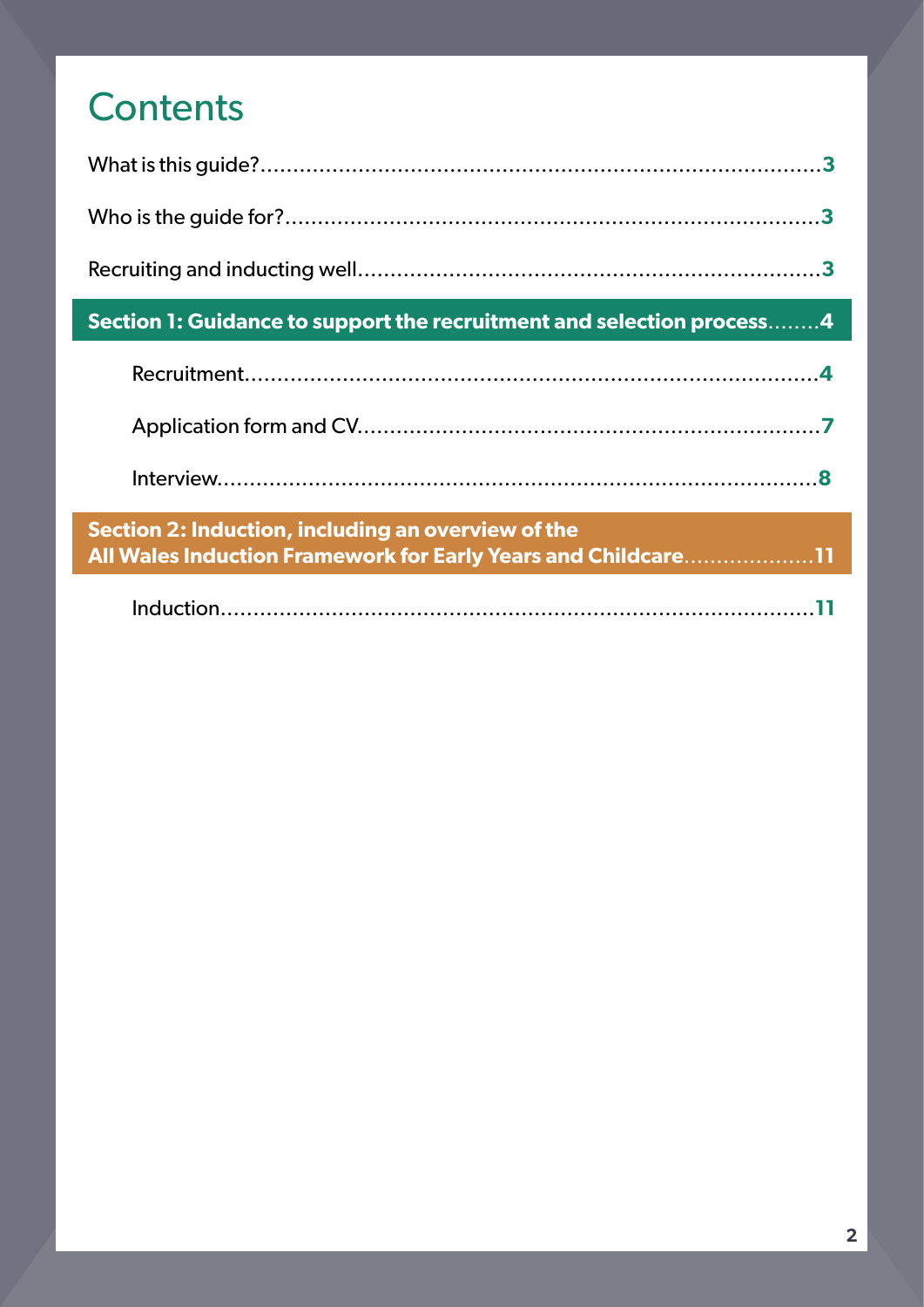## <span id="page-2-0"></span>What is this guide?

This guide aims to support you through the recruitment and induction process. It supports other resources, such as:

- [All Wales Induction Framework for Early Years and Childcare \(AWIF\)](https://socialcare.wales/learning-and-development/guidance-for-managers-and-employers-1)
- [All Wales Induction Framework for Early Years and Childcare workbooks](https://socialcare.wales/learning-and-development/workbooks-1)
- [All Wales Induction Framework for Early Years and Childcare progress logs](https://socialcare.wales/learning-and-development/progress-logs-1)
- How to carry out effective supervision
- [Continuous Professional Development \(CPD\) principles for the early years and childcare](https://socialcare.wales/cms_assets/file-uploads/CPD-ENG.pdf)  [workforce in Wales](https://socialcare.wales/cms_assets/file-uploads/CPD-ENG.pdf)
- [Reducing Restrictive Practices Framework.](https://gov.wales/reducing-restrictive-practices-framework-2021)

#### It has two sections:

- **• Section 1:** Guidance to support the recruitment and selection process
- **• Section 2:** Induction, including an overview of the *All Wales Induction Framework for Early Years and Childcare*.

### Who is the guide for?

You may find this resource helpful if you are:

- a manager, leader or supervisor of a childcare, play or early years setting
- a registered person
- a responsible individual
- a trustee
- a headteacher
- thinking about moving up to a management role.

### Recruiting and inducting well

The Welsh Government's aim is to develop a highly skilled childcare and play workforce that's seen as a professional workforce and a career of choice. It wants to bring people into the early years and childcare sector with the right skills and behaviours to offer high-quality care, education and play opportunities for children.

The [National Minimum Standards for Regulated Childcare for children up to the age of 12 years](https://careinspectorate.wales/sites/default/files/2018-01/160411regchildcareen.pdf)  and the Welsh Government's [Childcare, Play and Early Years Workforce Plan 2017](https://senedd.wales/ministerial%20statements%20documents/childcare,%20play%20and%20early%20years%20workforce%20plan/childcare%20play%20and%20early%20years%20workforce%20plan%20-%20english.pdf) explain why it is important to have a planned and well-thought out induction and recruitment programme.

It is the 'registered person' (namely the registered childminder or registered day care provider) who is responsible for making sure the provision complies with the National Minimum Standards and the associated regulations.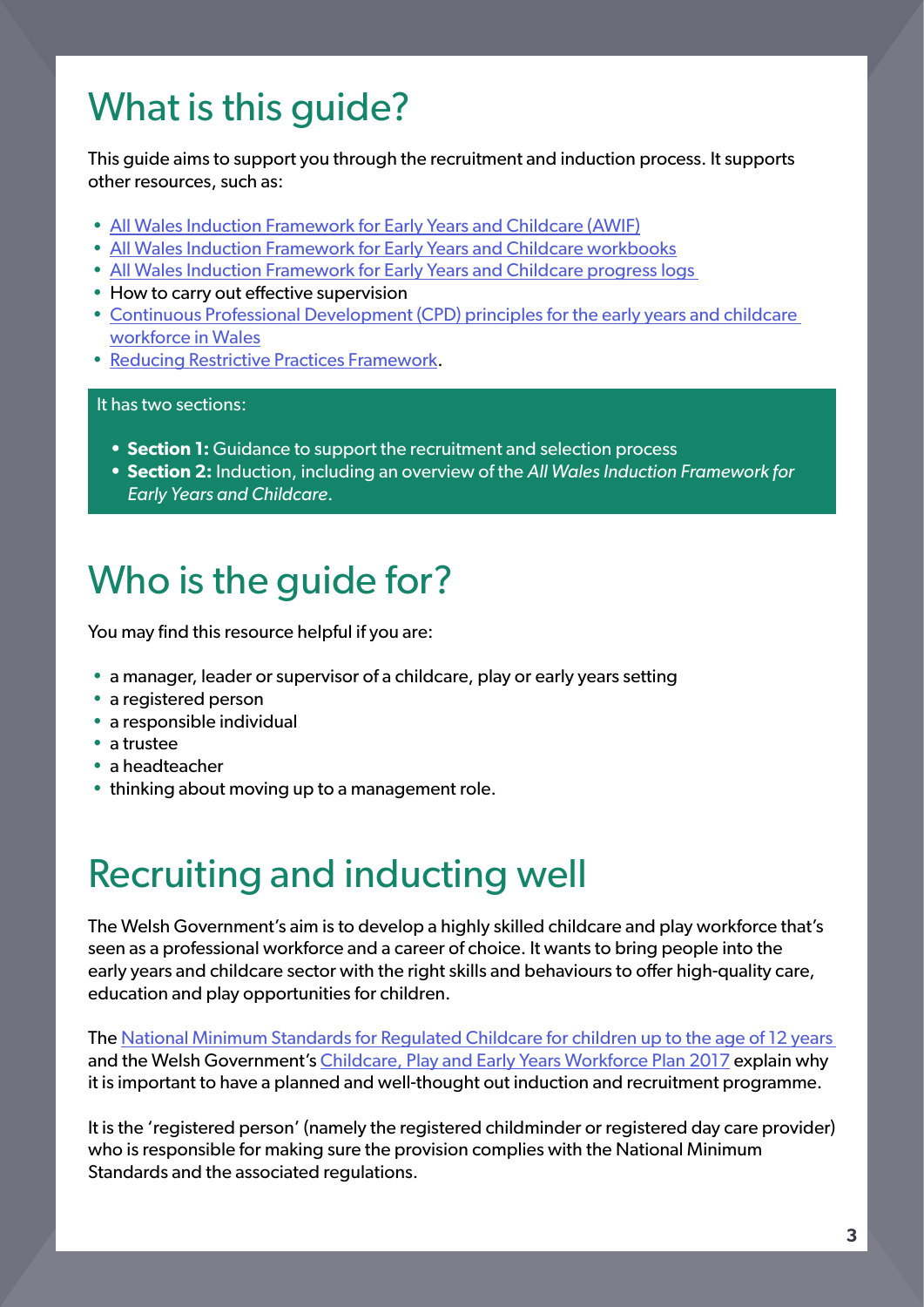### <span id="page-3-0"></span>Section 1: Guidance to support the recruitment and selection process

### Recruitment

#### **What is safe recruitment?**

As an employer, it's important you develop positive and safe recruitment and selection processes to protect:

- children from possible harm
- the organisation from possible complaints or claims of discrimination (applicants can claim damages for discrimination if you don't meet the legal requirements)
- the setting from the effects of poorly managed and/or inappropriate recruitment
- applicants from applying for (and perhaps getting) an unsuitable post.

The aim of safe recruitment is to make sure you successfully and professionally recruit and keep the best people for the job.

#### **Values-based recruitment**

Values-based recruitment helps you as an employer attract and recruit workers whose values and behaviours match your workplace or setting.

You can read more about [values-based recruitment here](https://www.humanlearning.systems/blog/values-based-recruitment-insights-from-wellbeing-teams/) and watch a video introducing the 10 key features of this approach here.

WeCare Wales also has resources to support you in using a values-based approach. When recruiting new staff members, you should make sure your workers match the diversity of the society and communities you live in. You should also proactively look for and recruit Welsh speaking workers.

#### **Resources**

You may find these resources helpful with your recruitment:

- [WeCare Wales jobs portal](http://www.wecare.wales/jobs)
- [A Question of Care](https://wecare.wales/a-question-of-care-intro/)
- [Advisory, Conciliation and Arbitration Service \(ACAS\)](https://www.acas.org.uk/)
- [support for employers in recruiting Welsh speaking staff](https://learnwelsh.cymru/work-welsh/support-for-employers/)
- [values-based recruitment](https://www.humanlearning.systems/blog/values-based-recruitment-insights-from-wellbeing-teams/).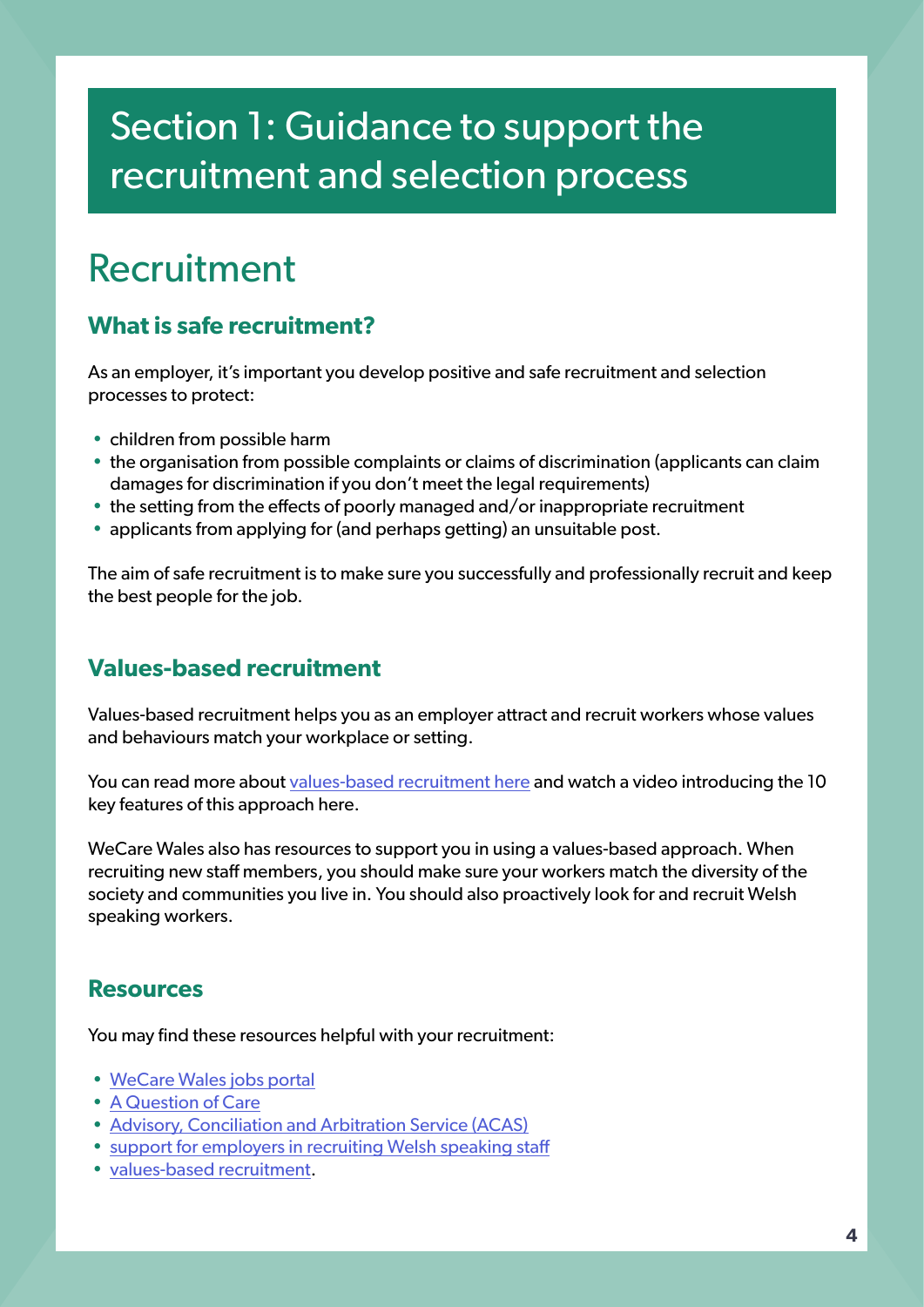#### **The recruitment and selection process**

The first stage in the recruitment process is to gather information, such as:

- what does your current staffing structure and team look like?
- do you have any skills gaps among your staff, such as Welsh language?
- what are the qualifications and skills needed:
	- **–** to meet the job needs
	- **–** to fit into the current staff team (for example, apprenticeship)?

You should plan your recruitment and selection processes carefully and make sure:

- you have the minimum number of staff employed to meet adult:child ratios (you can find the ratios in NMS Standard 15)
- you have the percentage of qualified staff that is required by law (you can find more information about this in NMS Standard 13)
- you have staff with the required qualifications and qualification level to meet the National Minimum Standards for Childcare based on the Child Minding and Day Care Regulations (Wales) Order 2016 (you can check the required qualifications and qualification levels in the [qualification framework](https://socialcare.wales/qualification-framework))
- everyone you employ is suitable to work with children anyone who wishes to work with children must complete an [Enhanced Disclosure and Barring Service \(DBS\)](https://www.gov.uk/government/organisations/disclosure-and-barring-service) check
- the process is fair, open, honest and does not discriminate
- you involve children and young people wherever possible during the recruitment process.

You can stay up-to-date with the best recruitment practice by getting advice from:

- umbrella organisations and local authorities
- national organisations that offer free advice, such as ACAS.

#### **Planning**

During the planning phase, you will need to:

- create or update (if needed) the job description, person specification and terms and conditions
- **• decide the salary you must by law pay the [National Minimum Wage](https://www.gov.uk/national-minimum-wage) or [apprenticeship wage](https://gov.wales/apprenticeships) [\(you can find more information about wage rates here](https://www.gov.uk/national-minimum-wage-rates))**
- decide where to advertise to reach possible applicants and get a good response you may want to think about posting your advert to the [WeCare Wales jobs portal](http://www.wecare.wales/jobs)
- ask a suitable person to deal with enquiries about the role
- develop or update a shortlisting and scoring process
- decide who will be on the interview panel and who will lead the interview.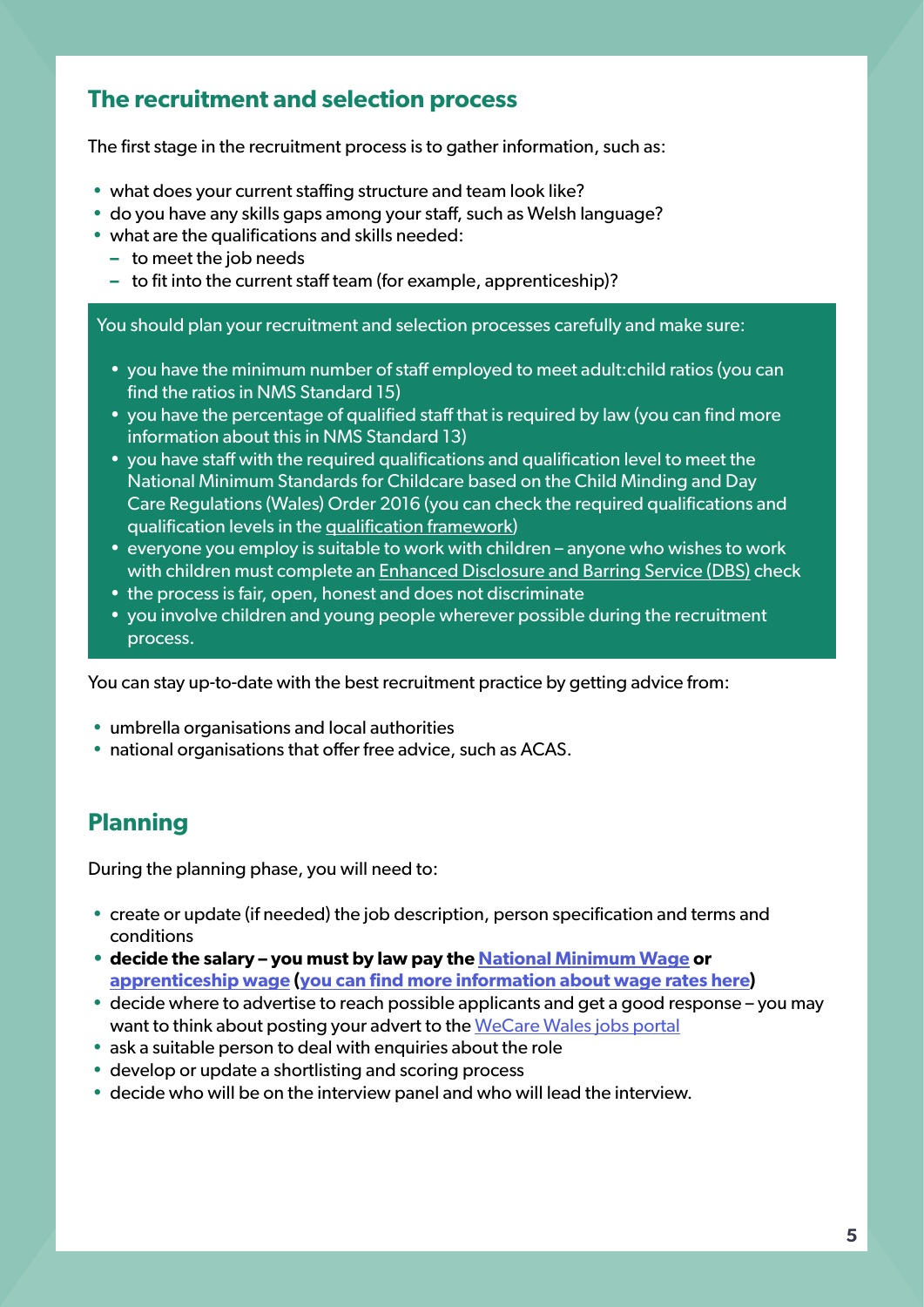#### **Job advertisement**

A good advert includes:

- the job title and role
- the company name and the contact details of the person responsible for the role
- the place of work, hours, rate of pay and whether the role is fixed term or permanent
- the qualifications, skills and experience required
- the legal requirement for Disclosure and Barring Service (DBS)
- the closing date and interview date (if possible)
- where applicants should send their application or CV.

#### **Job description and person specification**

The job description and person specification should outline the main duties and responsibilities of the job being advertised.

A job description needs to include:

- the job title
- summary of the job purpose
- duties and main responsibilities
- salary or pay scale
- contracted working hours
- if the role is fixed term, the date the contract ends.

A person specification describes the personal qualities needed in a potential worker – the values, skills, experience and knowledge an applicant must have. The specification should match the job description and create the basis for the recruitment process.

When you are putting together the person specification, you should:

- review the skills, knowledge and qualities of your current workers are there any gaps such as qualification levels and diversity within the team?
- make sure it does not discriminate against those who have [protected characteristics,](https://www.gov.uk/discrimination-your-rights) who may be looking to work part-time, those who do not have English as their first language
- identify the essential and desirable criteria for the role (this is explained below)
- ask for two references one must be from the applicant's current or most recent employer.

**Essential criteria:** the skills the applicant must have. **Desirable criteria:** extra skills you would like the applicant to have.

All criteria must:

- be linked to the role
- not discriminate.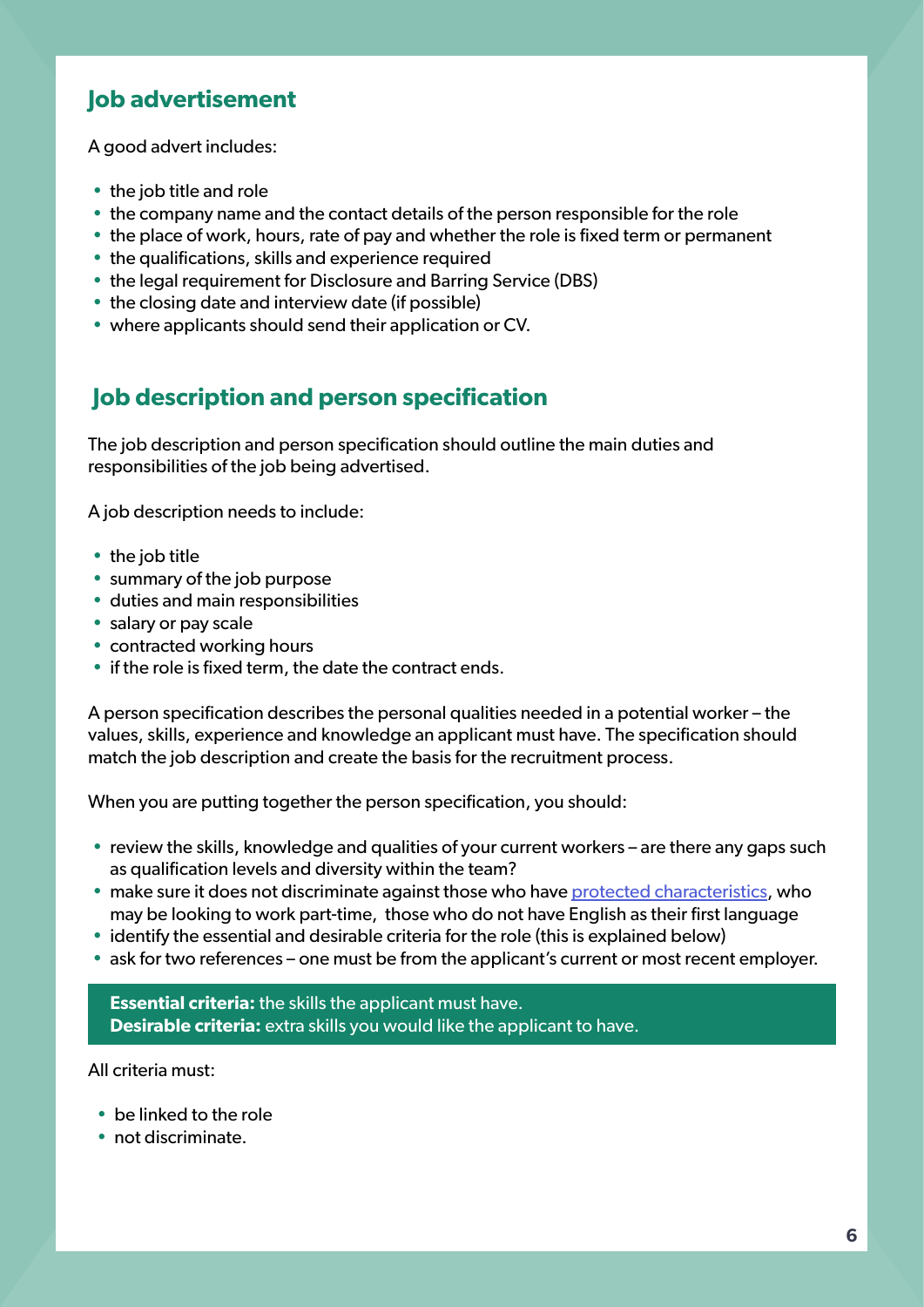## <span id="page-6-0"></span>Application form and CV

### **Application form**

This allows you to get all the information you need to shortlist those who have applied for the job.

The application form should ask if an applicant needs any reasonable adjustments on the grounds of disability. This information should not be shared with the panel before shortlisting.

#### **CV**

Alternatively, you could ask the applicants for a CV. You may want to ask the applicant to write a covering letter with a CV explaining how they match the job description and person specification.

### **Shortlisting**

Shortlisting is an important process that finds the most suitable candidates to interview. To make sure the shortlisting process is as fair and robust as possible, you should:

- make sure more than one person is involved in the shortlisting
- use a scoring matrix and compare the information provided by the applicant with the person specification
- agree a maximum number of people to interview we suggest five or six at most.

Once you've agreed the shortlist, you're ready to invite the successful applicants to interview.

#### **Invite to interview**

When you're inviting the shortlisted candidates to interview, you should make sure the invite includes:

- the time, date and location of the interview
- any useful information, such as parking
- information about the interview process
- asking the applicant if they have any reasonable adjustment requirements for the interview – an [Access to Work](https://www.gov.uk/government/publications/access-to-work-guide-for-employers/access-to-work-factsheet-for-employers) grant will cover any practical costs for interviewing or employing a disabled person, for example, paying for communication support.
- asking the applicants to bring any relevant qualification certificates and certificates of attendance at training events
- who the candidates should contact to confirm their attendance and who they can go to if they need any other information.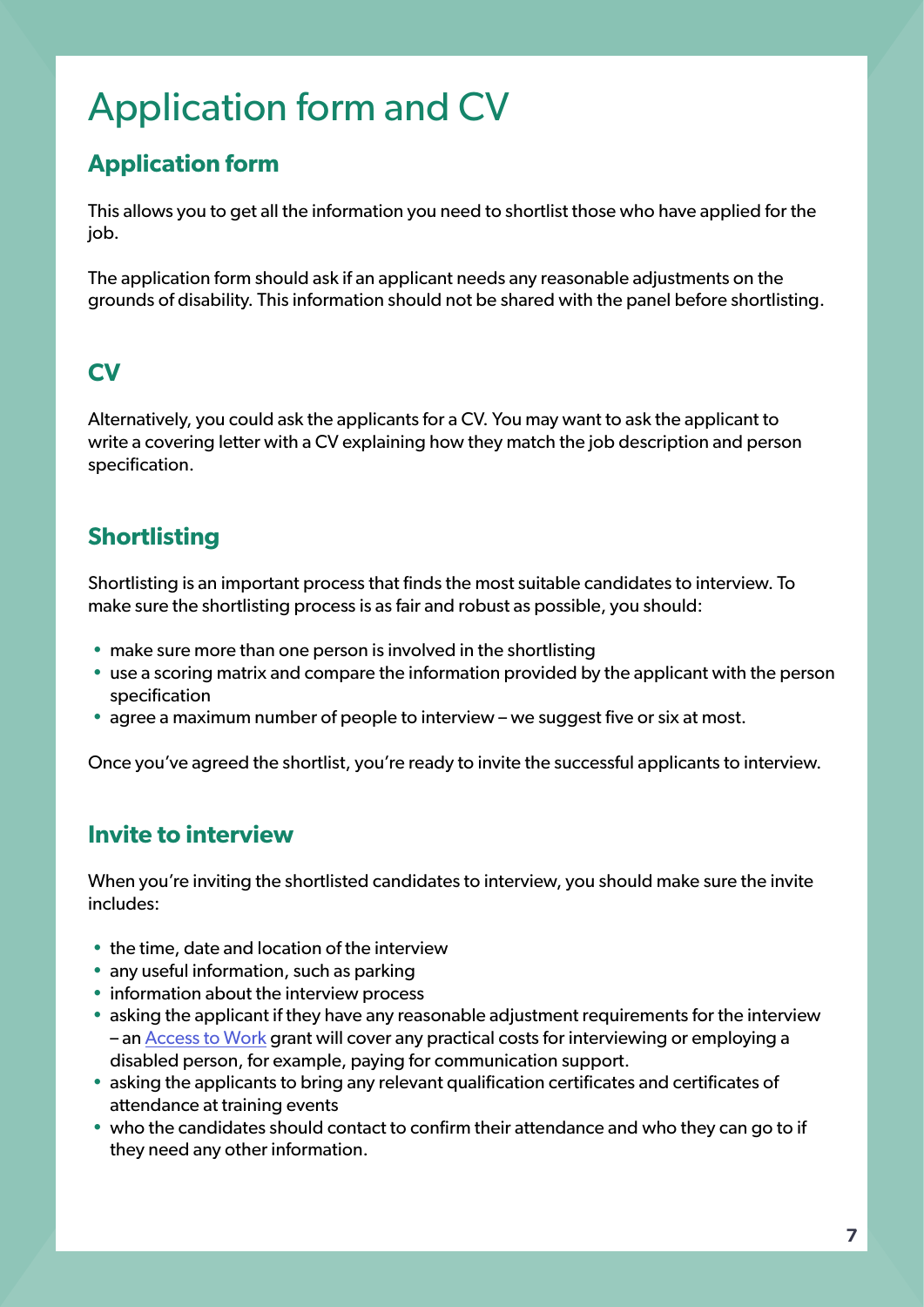### <span id="page-7-0"></span>Interview

#### **Developing interview questions**

Here are some things to think about when developing interview questions:

- use the job description to create your questions good interview questions will allow the person asking questions to find out about the applicant's skills, knowledge and experience
- your questions should be clear and you should avoid stereotypes and bias
- make sure the questions are the same for all applicants and you don't discriminate, for example, don't ask female applicants different questions to male applicants. This will help make sure the process is fair and it will help make scoring easier.

#### **Interview process**

The interview can be interview only, where a panel asks the applicant questions, or it can include a practical part, where the candidate takes part in an activity.

#### **The practical interview**

When looking for the right worker, you may want to ask the applicant to prepare and do an activity with the children in your setting. You may also ask the applicant to spend a couple of hours in the setting to get a feel of what the job is like while senior workers watch how they interact with the children.

This practical part should be planned with care and scored. If you have any disabled applicants, you should adjust the process to make sure they are not disadvantaged.

The benefits of having a practical part to the interview are:

- you can watch the applicant interacting with the children
- you can consider the children's responses to the applicant
- the applicant can get a feel for their possible workplace
- your current workers and children can meet and talk with the applicants.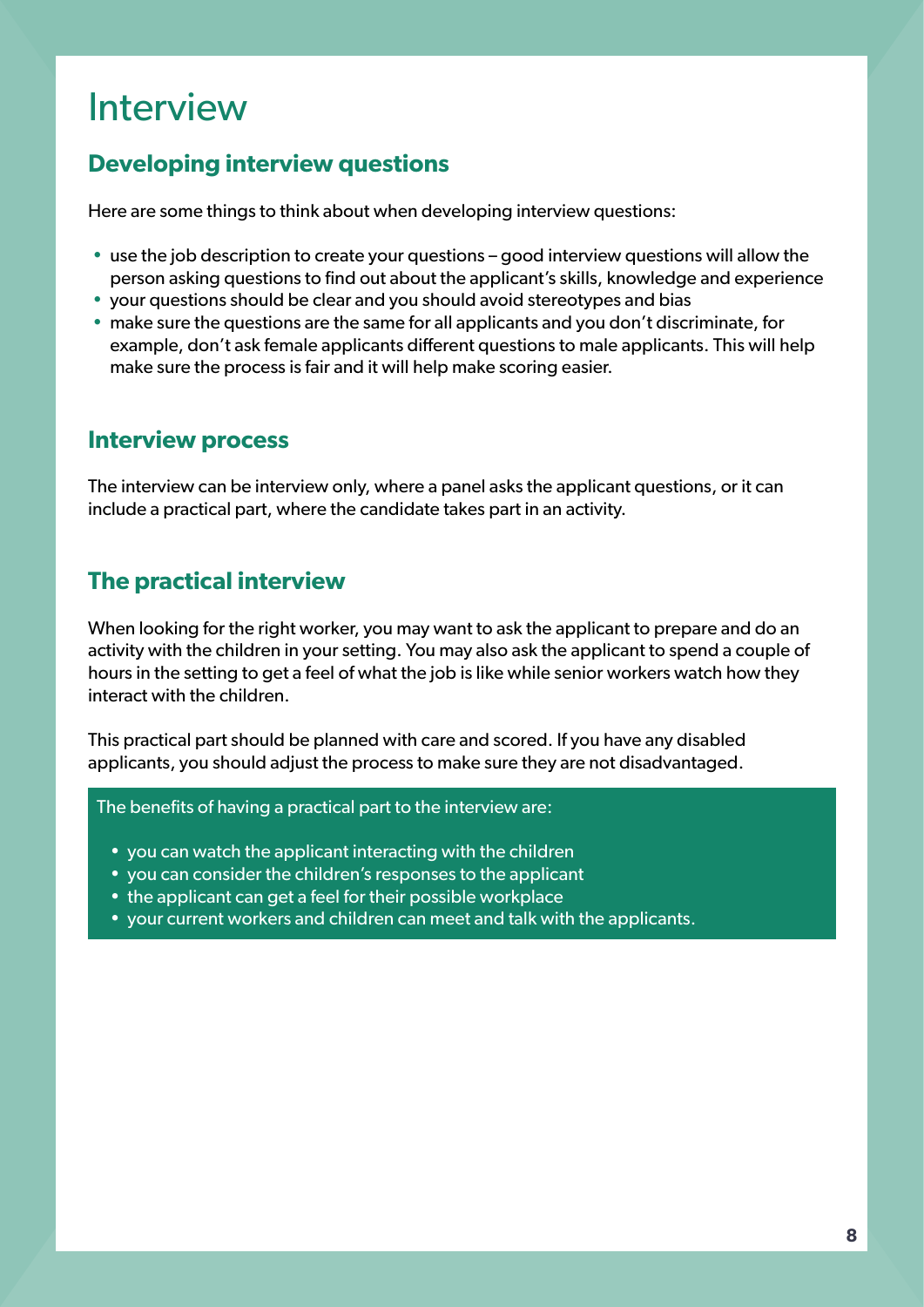#### **The formal interview**

Usually an interview panel is made up of:

- **a chair** the person who is overseeing the interview process and the panel
- **• panel members** the people who ask the questions (interviewer).

At the start of the interview, the applicant should be introduced to the interview panel, and given information about what is going to happen during the interview and about the organisation. Usually this is done by the chair.

This short time allows the applicant to relax so they can give their best during the interview.

Here are some things you may want to think about:

- Make sure you hold the interviews in a quiet, private place with no interruptions
- make sure the panel have enough copies of the questions and scoring sheets
- write the applicant's answers and give them a score, this will be important if you are challenged about the outcome later on
- be prepared to ask for more information if you need it
- give the applicant a chance to ask questions
- make a note of any extra questions asked during the interview
- if you spot any skills gaps, ask the applicant if they'd be prepared to do more training.

#### **Supporting the applicants**

The applicants may be nervous. To help put them at ease before the interview, you should make sure:

- someone is available to welcome them
- they are asked what they want to be called or how they want to be addressed (make sure this information is shared with the panel – if possible)
- check there is space for them to sit and wait
- make sure water or refreshments are available
- try and let them know if the interview is running late
- let them know where the bathroom is.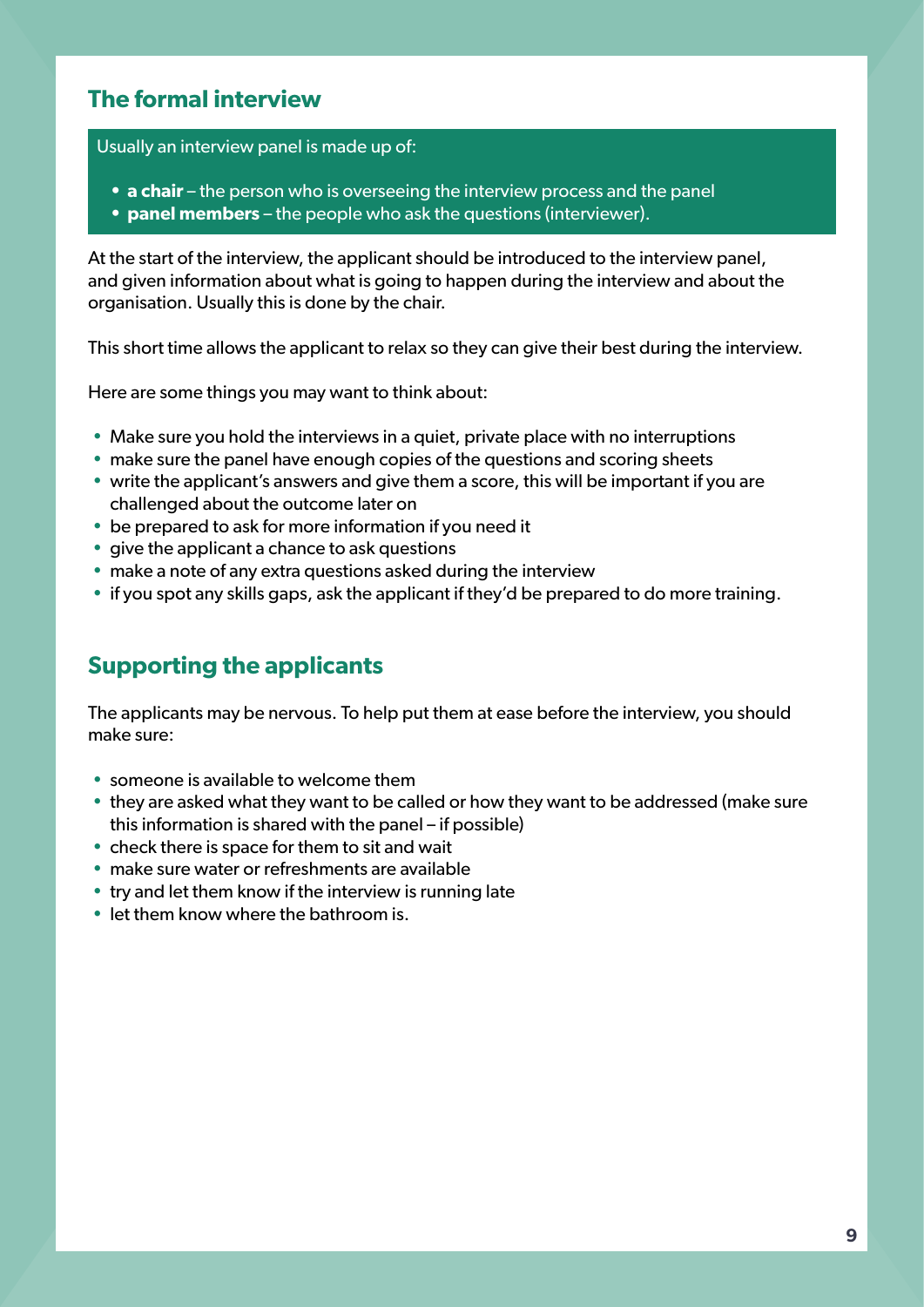#### **Involving children and young people**

It is good practice to involve children and young people in the interview. If they are included, you should make sure the children are prepared.

Here are some things that may be helpful when you're preparing the children:

- explain the interview process and what they will do you could hold a mock interview
- let the children know they can share their opinions
- if the children will be asking questions, they may want to write their own questions or write them with their friends.

#### **After the interview**

The interview panel needs to be aware that the applicants can ask for access to written documents about them via a Subject Access Request under the Data Protection Act 1998. The panel should remember this when making notes during the interview.

You must make sure you safely keep all the applications and any information created during the recruitment process, following your setting's data protection policy. You should keep any records about the recruitment process for at least 12 months (even for unsuccessful applicants). If you destroy the information too early, you could find it very difficult to defend yourself if you receive any claims of discrimination or unfair treatment during the selection and interview process.

### **Making a job offer**

When you make a job offer, you must make sure the job offer letter includes the terms and conditions by which the successful candidate will be employed. It should also mention any specific things the successful applicant must do, such as:

- having a clear DBS check
- having satisfactory references
- having proof of their qualifications
- proving they can work in the UK
- completing their probationary period to a satisfactory standard.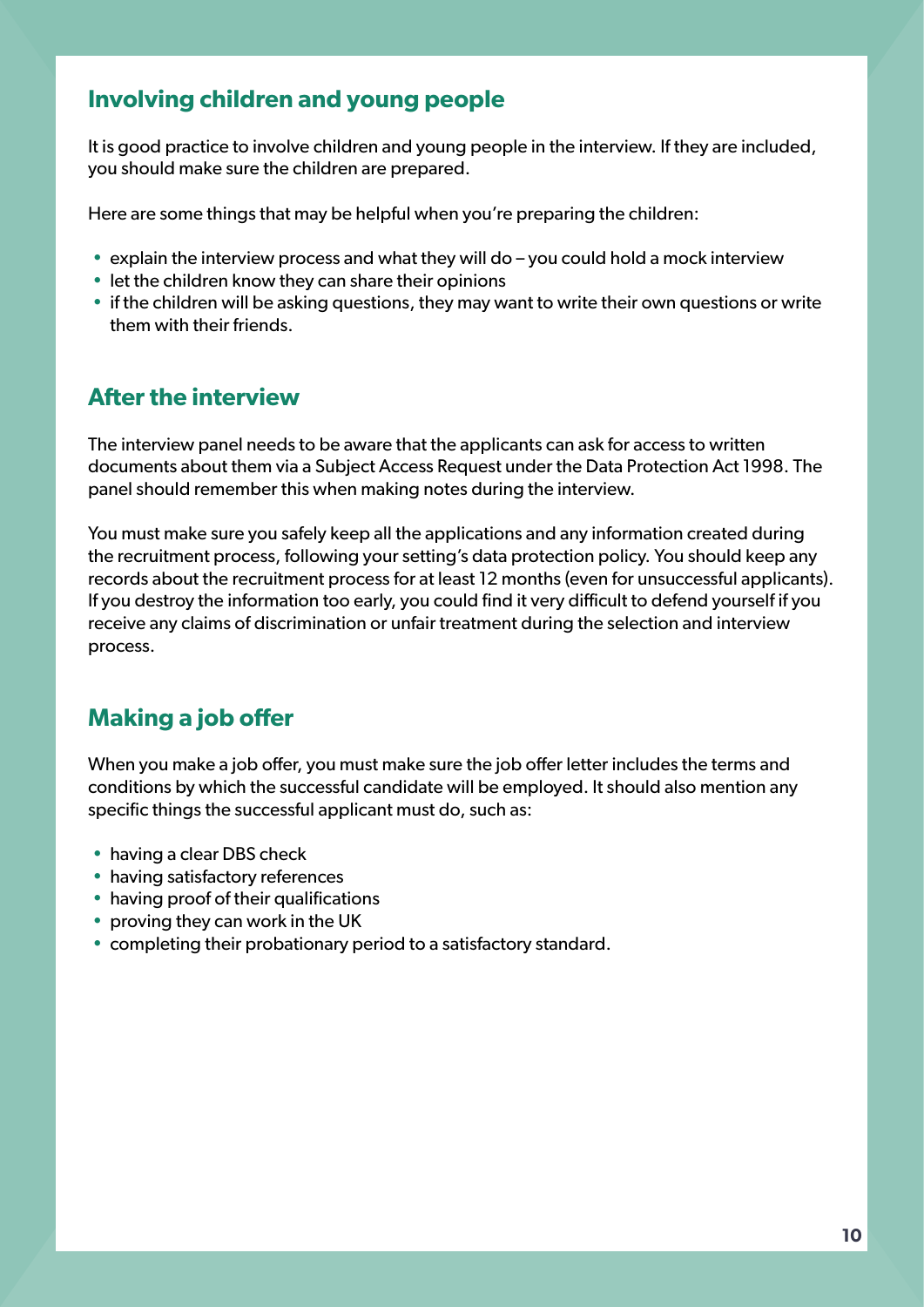## <span id="page-10-0"></span>Section 2: Induction, including an overview of the All Wales Induction Framework for Early Years and Childcare

## Induction

Induction is important for every worker to help them understand the part they play in supporting children in their early years. It helps workers understand and recognise their roles and responsibilities.

You should make sure all new workers have a good induction, whether they are new to early years and childcare or experienced workers. You should also make sure you develop a good induction process for those returning to work, for example, after maternity leave or a period of sickness.

#### **The National Minimum Standards for Childcare**

The National Minimum Standards (NMS) for regulated childcare (Standard 13.9) sets out the need for induction. This includes staff receiving training on health and safety (including infection prevention and control) and child protection policies and procedures during their first week of employment.

#### **Why is having a good induction important?**

A good induction process makes sure:

- children are better protected from possible harm
- workers fit into the team successfully because they have similar values and skills
- workers are better supported by having a clear structure and strong action plan.

You should not ignore the importance of a planned and well-thought-out induction, and the positive impact it has on the quality of the service provided. A good, well thought-out induction makes sure workers understand the importance of child-centred practice and the values that support work in early years and childcare.

It will help workers settle and become more effective in their role. It will make sure they know what their role is, as well as the limits of the role, and it can help you manage their performance. Giving them a thorough and structured induction, with continuing professional development, can also increase employee job satisfaction and have a positive effect on reducing staff turnover.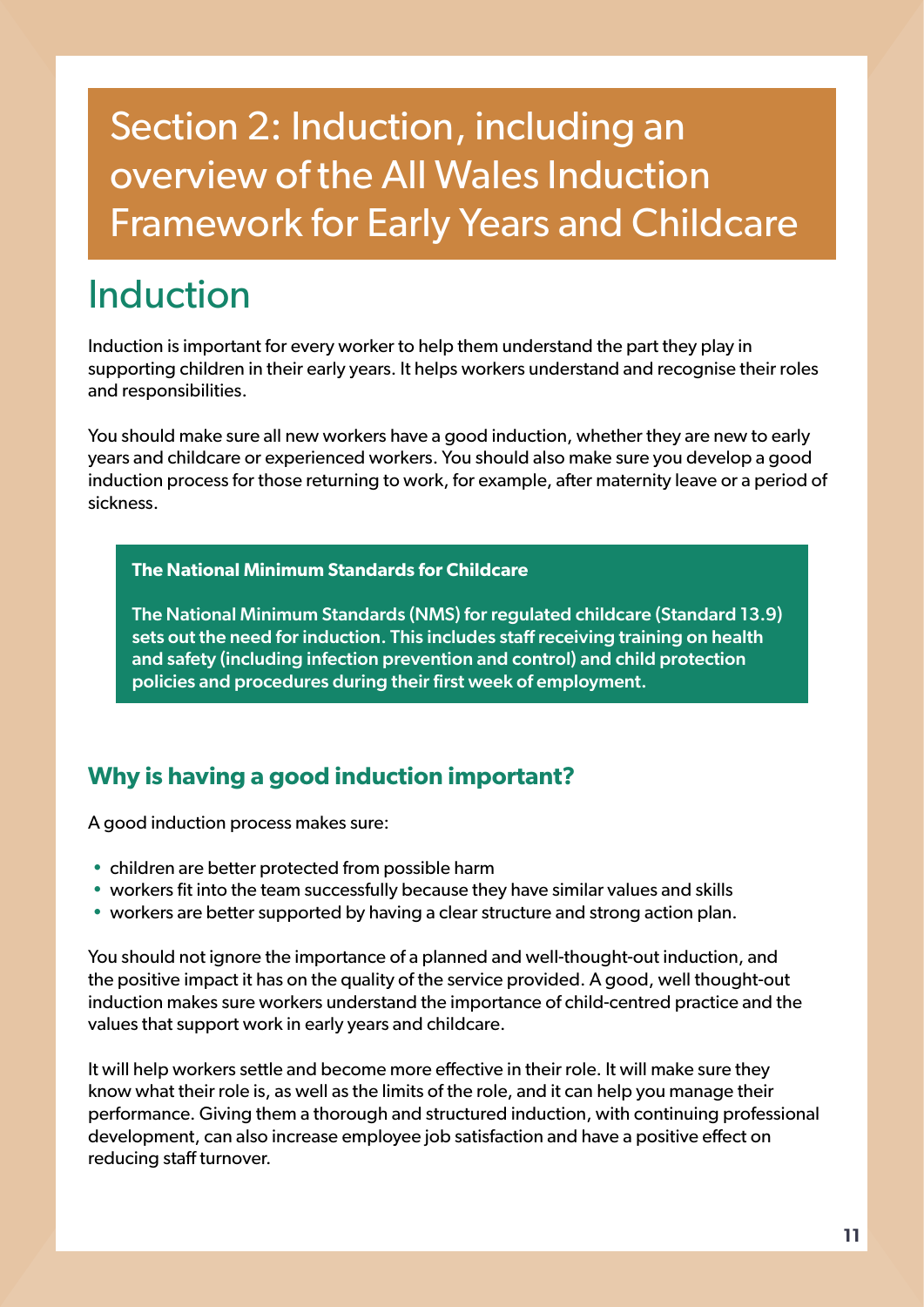#### **Planning a good induction**

You should tailor the induction to the worker's needs, depending on their knowledge and skills (see the AWIF for more details).

You may want to use this resource as a guide – alongside your setting's induction process and the [All Wales Induction Framework for Early Years and Childcare \(AWIF\) resources](https://socialcare.wales/learning-and-development/induction-for-early-years-and-child-care) – to help you plan the induction.

By doing this, managers will know and be confident that all your workers have or will have the same knowledge, skills and values. You can also be sure that your staff work in similar ways and use your policies and procedures correctly.

#### **What is the All Wales Induction Framework for Early Years and Childcare (AWIF)?**

The AWIF has five sections and they all link to the Level 2 Children's Care, Play, Learning and Development: Core qualification:

- **• Section 1:** Principles and values
- **• Section 2:** Health, well-being, learning and development
- **• Section 3:** Professional practice as an early years and childcare worker
- **• Section 4:** Safeguarding children
- **• Section 5:** Health and safety in children's care, learning, development, and play.

#### Each section:

- lists the early years and childcare principles and values that workers need to demonstrate
- lists the knowledge, understanding and skills that new workers need to evidence during their induction period
- has a progress log to record the evidence gathered by the worker.

The worker should complete all five sections.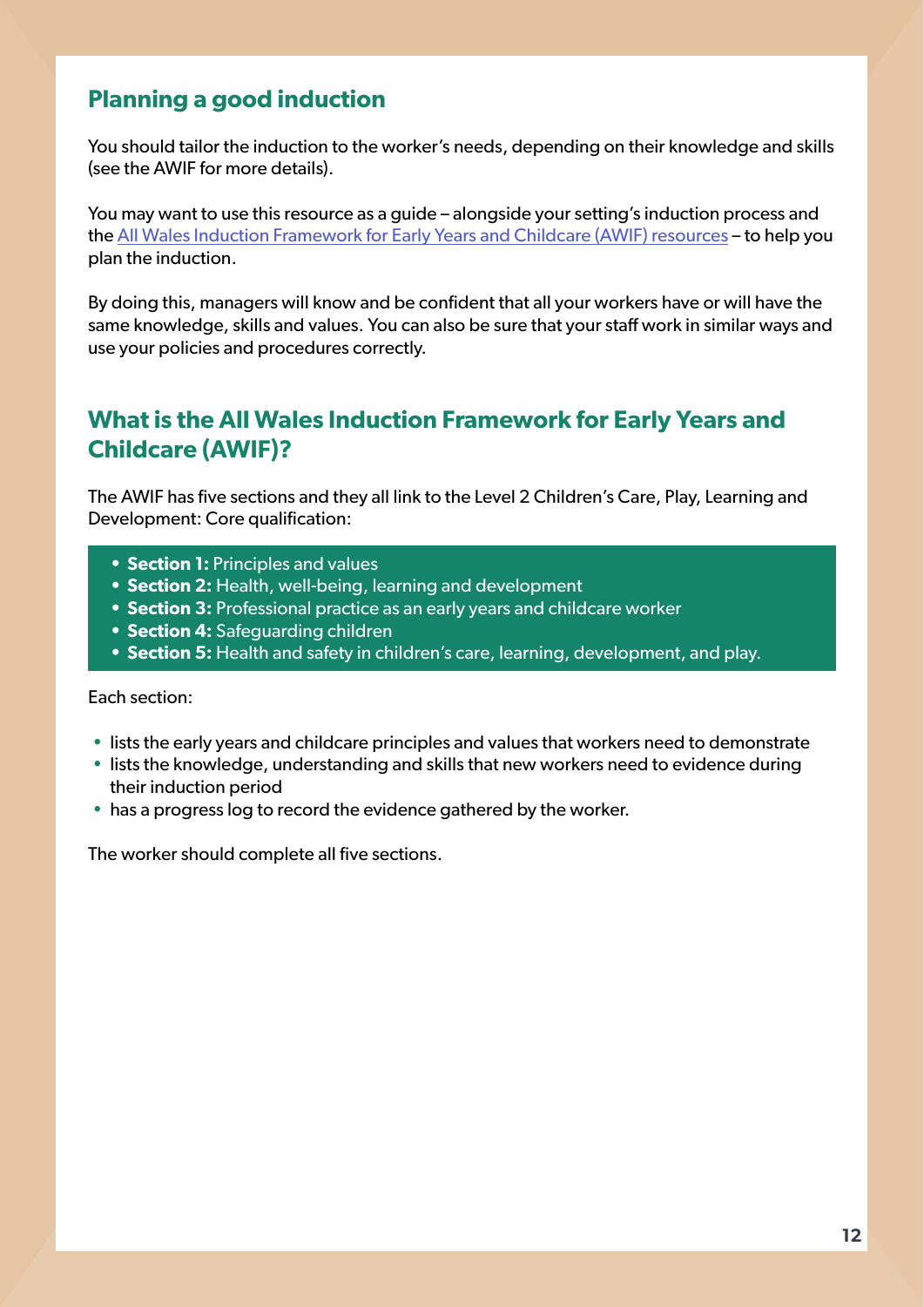#### **Learning methods**

A good induction should provide a range of learning methods, which may include:

- AWIF progress log
- AWIF workbook
- feedback
- more resources
- reflection exercises
- mentoring by a more experienced worker
- distance learning
- e-learning guided reading
- structured use of supervision
- taught courses
- shadowing.

The induction should be completed in small steps as you don't want to give the worker too much information at once.

#### **Supporting the learning process**

You should support the worker through the induction by giving them an opportunity and time to complete the induction process. The time it takes will be different for everyone depending on their knowledge and experience.

You should make sure the worker has:

- enough time and space to learn and reflect
- encouragement
- additional training or learning opportunities
- any reasonable adjustments arising from disability in place
- support
- regular and appropriate supervision.